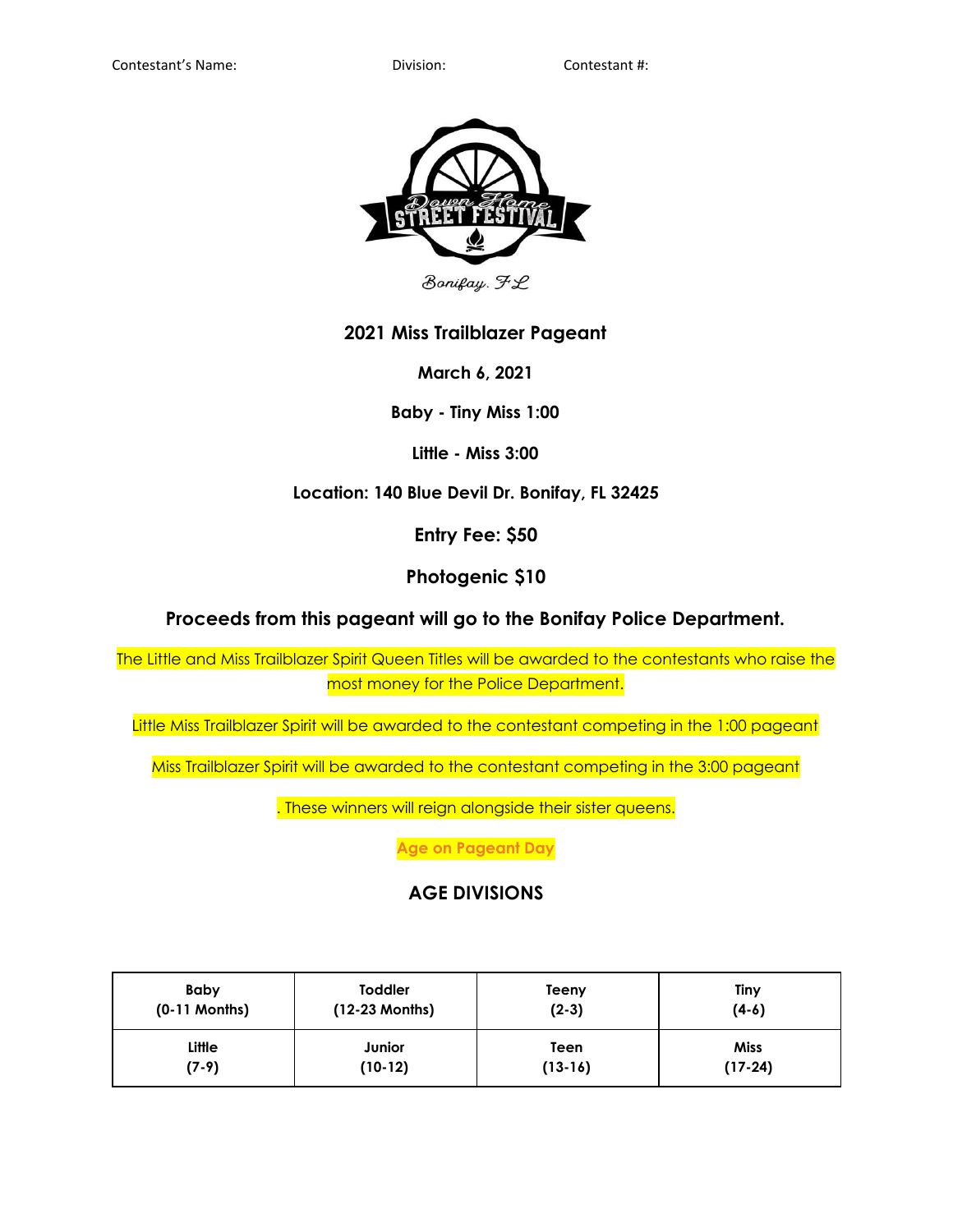# This page must be submitted\*

The Holmes County Chamber of Commerce is proud to present the 2021 Miss Trailblazer pageant. The winners of this pageant will represent the Bonifay Down Home Street Festival at the event on March 20, 2021. Winners should plan to attend.

This event is subject to change due to the COVID-19 pandemic \*

The winners will be provided with a sash, crown, and T-shirt to represent the festival.

Any girl that has never been married or pregnant is eligible to compete in this pageant. You must live in a 100 mile radius of Holmes County.

If you have ever had a pageant title revoked, for whatever reason, you must advise the pageant director before submitting this application.

Contestants MUST fill out the attached COVID-19 Liability Waiver and Insurance Liability Waiver to participate in the 2021 Pageant.

## **Attire**

Attire for all contestants will be Sunday best or outfit of choice.

## Exceptions:

No bare midriff, swimsuits, or age inappropriate outfits. No wigs or hair pieces for contestants in the 1:00 pageant. Judges will be advised of these terms.

## **Walk**

Baby - Tiny: Walk of choice

Little - Miss: Walk of choice (think modelesque with upbeat music)

Scores will be based on onstage performance.

Photogenic is \$10 to enter and is NOT included in the entry fee. Please prepay for photogenic entry and bring 1 black & white or color picture at check in (8x10 or 5x7). No more than one picture will be accepted.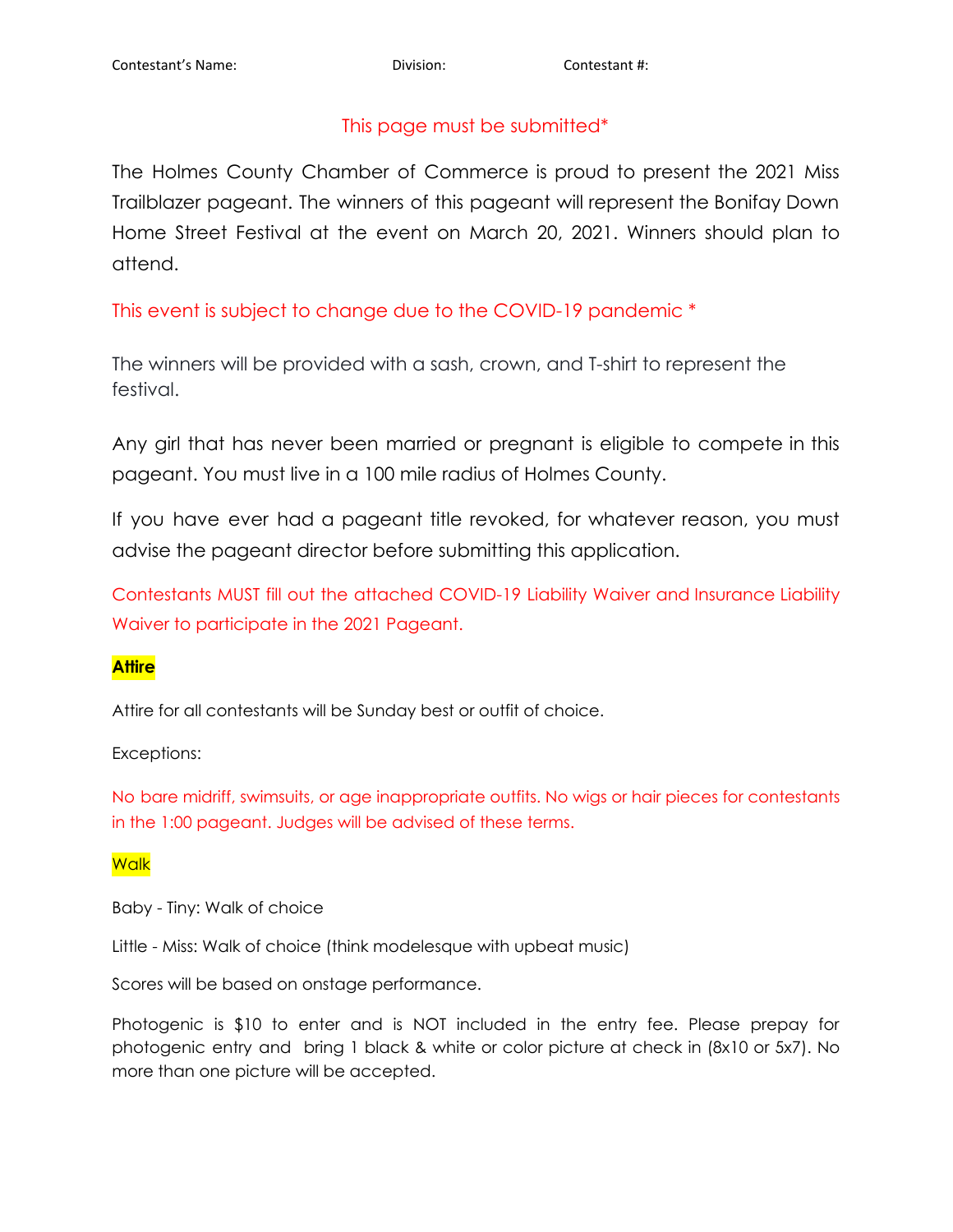There will be a People's Choice Award Winner in each age category. This has no effect on the overall winners. The contestants from each age category that collects the most money will win the People's Choice. Contestants will collect money BEFORE the pageant day. Funds raised will be turned in at check in. There will be no donations accepted after check in.

Little Miss Trailblazer Spirit will be awarded to the contestant who raises the most money in the 1:00 pageant.

Miss Trailblazer Spirit will be awarded to the contestant who raises the most money in the 3:00 pageant.

Both winners will reign alongside their sister queens.

Misconduct by contestants OR parents will not be tolerated and can lead to disqualification by the director, Melea Corbin or co-director Elizabeth Kirk.

Deadline for entry fees and paperwork is February 25th at 11:59 PM, no exceptions. There will be no paperwork or entry fees accepted at the door and there are NO refunds.

ONLY 3 TICKETS WILL BE PROVIDED TO EACH CONTESTANT. THESE TICKETS ARE \$5 AND MUST BE PREPAID. 1 FREE TICKET PROVIDED PER CONTESTANT. THIS FREE TICKET IS NOT INCLUDED IN THE 3 TICKETS. Please submit the names of the persons attached to these tickets.

If you want your score sheet mailed to you, please bring a self-addressed stamped envelope to the pageant and drop it off when you sign in.

Please sign the contract and submit with your application. if you are not crowned, the contract will be discarded immediately following the pageant. There are some instances where the "rules" may be bent so be sure to contact us with any concerns you may have.

Please mail all paperwork with fees or PayPal receipt to:

[MissTrailblazerNWFL@gmail.com](mailto:MissTrailblazerNWFL@gmail.com) PayPal.me/misstrailblazer

PayPal can only be taken when you select friends and family option or it will charge us a fee.

### **HOLMES COUNTY**

**Down Home Street Festival 2021 Miss Trailblazer C/O \_\_\_\_\_\_\_\_\_\_\_\_\_\_\_\_\_\_\_ 106 E Byrd Ave Bonifay, FL 32425**

If you have any questions or concerns, please call the director at 850-849-2570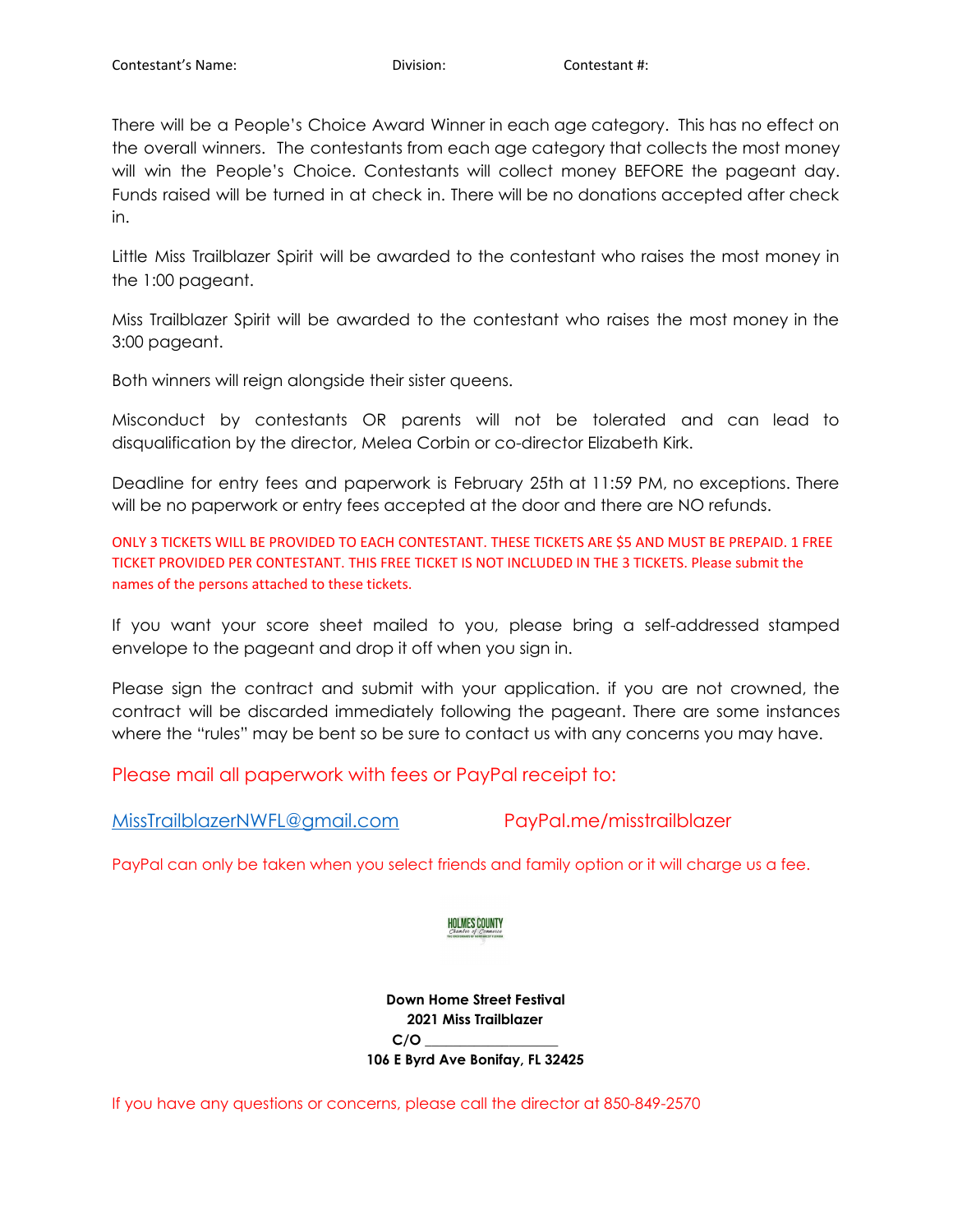Contestant's Name: Division: Contestant #: Name: Phone: Email: Parents:

Parent's Phone: Address:

School Attending:

Honors/Awards

Hobbies

Career Goals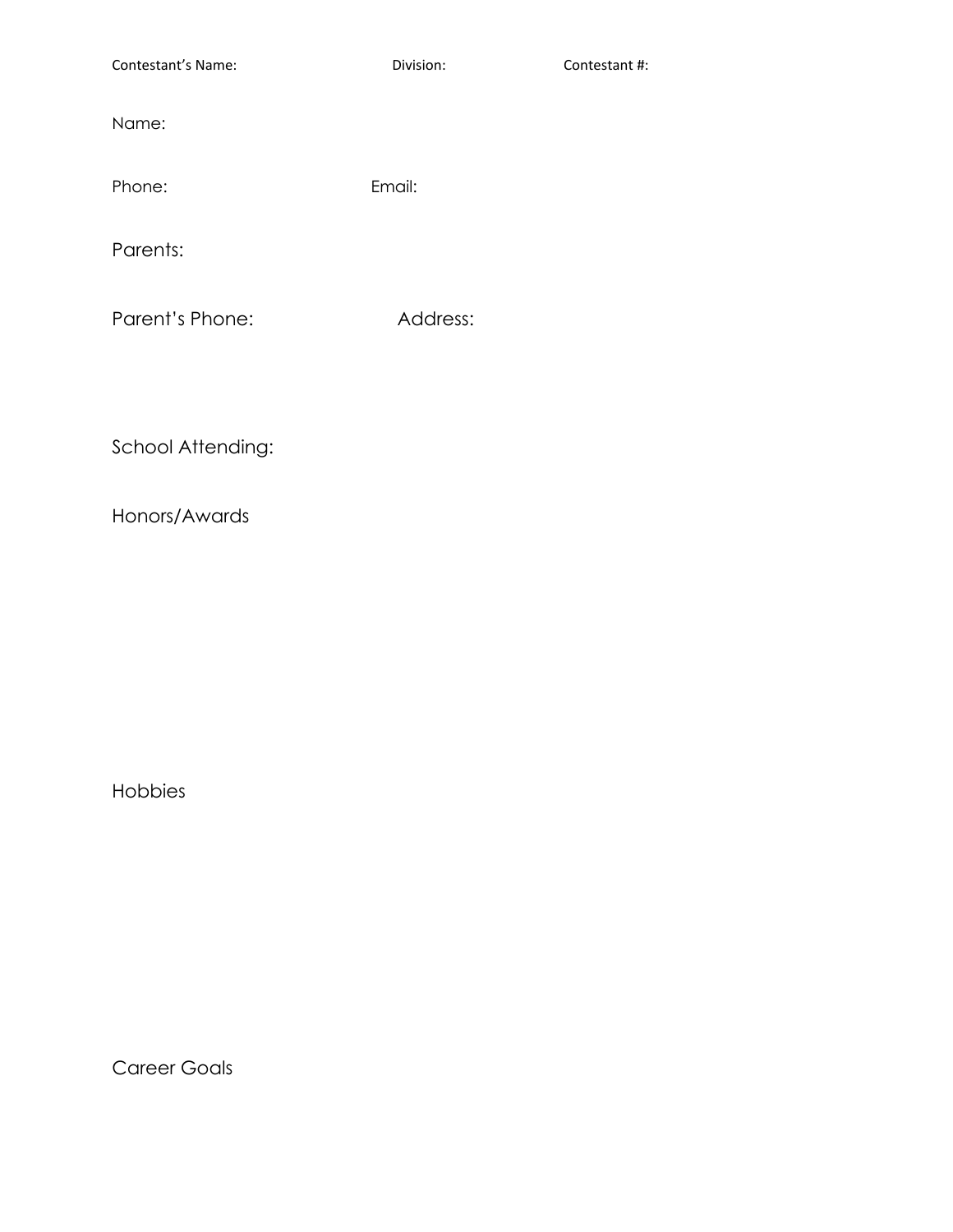Favorite Book:

Favorite Movie:

How do you feel you could best represent the Down Home Street Festival as a

Trailblazer queen?

Favorite Charity

Highlight Division. PLEASE DOUBLE CHECK YOUR CHILD'S AGE AS OF MARCH 6th.

| <b>Baby</b>     | <b>Toddler</b>   | Teeny     | Tiny      |
|-----------------|------------------|-----------|-----------|
| $(0-11$ Months) | $(12-23$ Months) | $(2-3)$   | $(4-6)$   |
| Little          | Junior           | Teen      | Miss      |
| $(7-9)$         | $(10-12)$        | $(13-16)$ | $(17-24)$ |

ONLY 3 TICKETS WILL BE PROVIDED TO EACH CONTESTANT. THESE TICKETS ARE \$5 AND MUST BE PREPAID. 1 FREE TICKET PROVIDED PER CONTESTANT. INITIAL HERE THAT YOU UNDERSTAND THIS: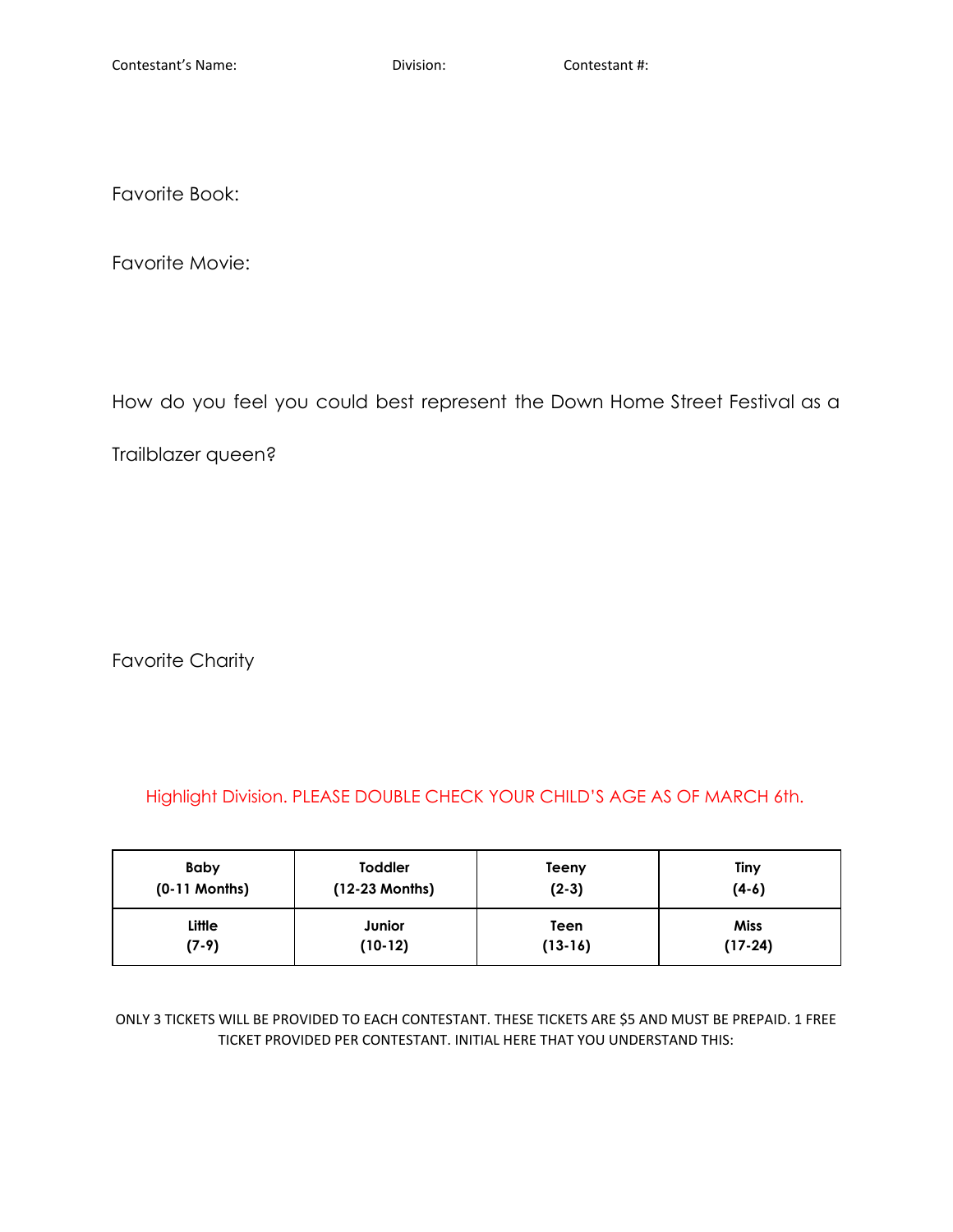#### Queen's Contract

As a reigning Miss Trailblazer Queen, you will be expected to follow certain guidelines and rules throughout the year. Please read the following contract carefully and sign at the end

Should a queen fail to comply, she or her guardians will be expected to relinquish her title, crown and sash, to the first runner-up. (Certain circumstances will be excused) Reigning queens must dress appropriately at all appearances. Reigning queens will not wear shorts at public appearances unless approved by the director. All skirts and dresses must be an appropriate length. No halter tops, cut off-shirts, or strapless shirts allowed. No shorts or jeans of any type should be worn unless previously approved by the director. Failure to comply will result in a verbal warning from the director. Should a reigning queen continue to be noncompliant, she will be expected to relinquish her title, crown and sash, to the first runner-up. Reigning queens must behave appropriately at ALL times. This includes times when not at a public event or function (This includes on-line as well). Should a reigning queen fail to comply she will be expected to relinquish her title, crown and sash to the first runner-up. Queens must use the same code of conduct online and on social media as if she is in public representing her crown. ANY form of bullying, including cyber, WILL NOT be tolerated. This includes but is not limited to Facebook, Instagram, Twitter, My Space, Snapchat, Vine, etc. The first offense will result in immediate disciplinary action which will result in loss of the Title holder's crown. Drama in any form, either during or after the pageant, in the form of verbal, cyber, media, etc. will not be tolerated. This includes but is not limited to verbal abuse or physical abuse against another contestant, parent, director or pageant. The following are grounds for relinquishing a title: Inappropriate behavior while at a function, underage drinking and smoking, swearing in public, arrest, suspension from school or bus, expulsion from school, not complying with mandatory functions, bad attitude about anything or anyone related or associated with the Miss Trailblazer Pageant, Down Home Street Festival, or Holmes County Chamber of Commerce or any form of bullying. If you fail to complete your reign you will no longer be eligible to compete in the Miss Trailblazer Pageant again. It is expected that not only the reigning queen behave appropriately, but the parents/guardians as well.

Remember parents, you are your child's first role model.

### PLEASE SIGN AND RETURN:

I all all the state of the state of the state of the above have read and understood the above contract and will abide by the rules and regulations set forth by the Miss Trailblazer Pageant Director, Melea Corbin, well as the Holmes County Chamber of Commerce. I understand that failure to abide by these guidelines will result in the loss of title and prizes associated with The Miss Trailblazer Pageant.

Reigning Queen's Name (Print): Parent/Guardian's Name (Print): Address: Mobile Phone: Email Address: Signature of Reigning Queen: Signature of Parent/Guardian (If under 18): Signature of Director: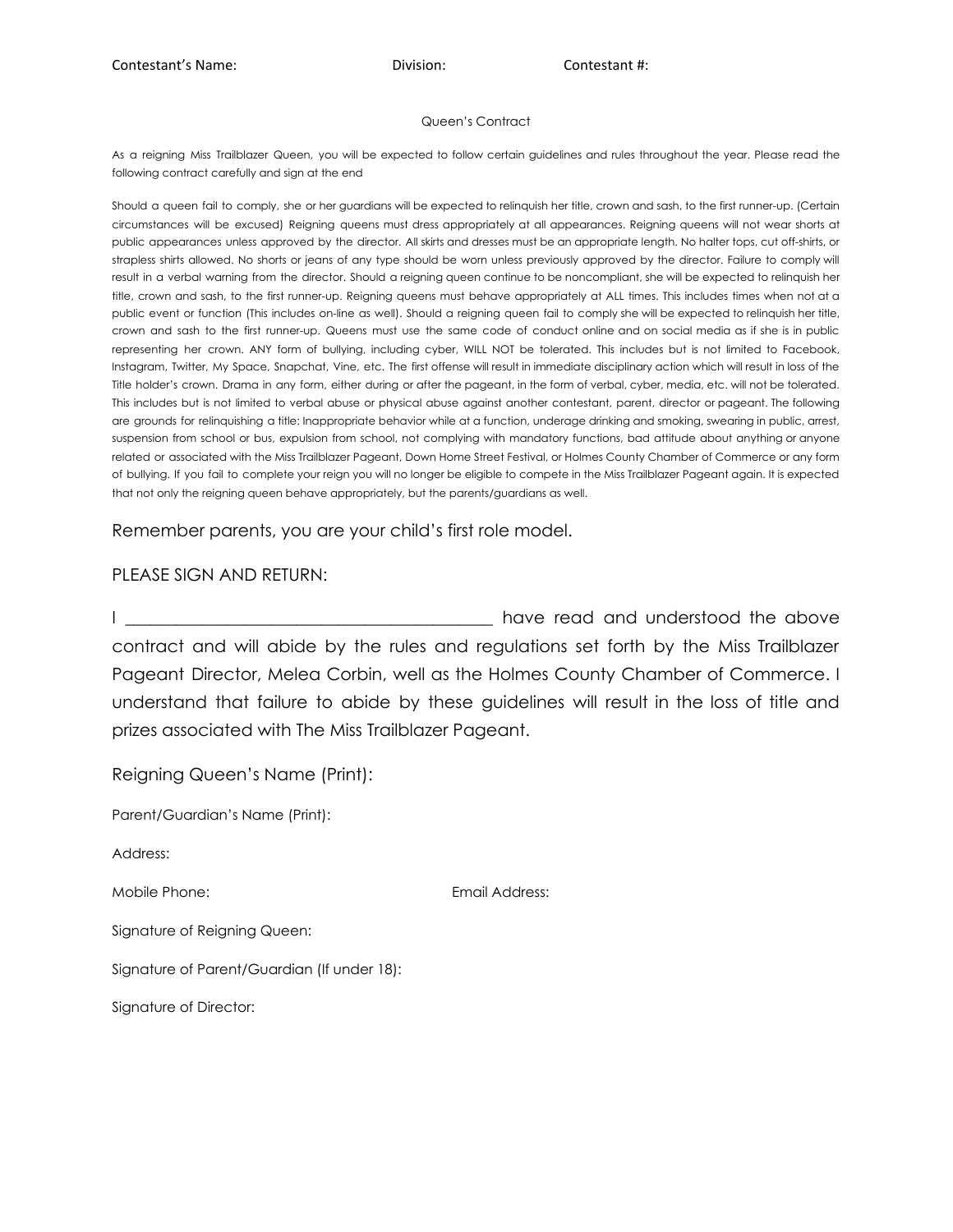### **COVID-19 Liability Waiver**

The coronavirus, COVID-19, has been declared a worldwide pandemic by the World Health Organization. COVID-19 is extremely contagious and is believed to spread mainly from person-to-person contact. As a result, federal, state, and local governments and federal and state health agencies recommend social distancing and increased personal protection efforts, including frequent hand washing and wearing face coverings at all times outside the home.

The following guidelines WILL be followed at the 2021 Miss Trailblazer Pageant:

\* Socially Distanced Seating

\* Limited 3 pre-paid tickets per contestant (plus one free with each contestant).

\*NO onsite dressing or hair and makeup. Contestants must arrive stage-ready.

\* Face masks recommended

\* Set times for arrival and departure for contestants to prevent congestion (Will be announced once we have the total number of contestants)

\* Hand sanitizer stations

The Miss Trailblazer Board has put in place precautionary measures aimed at preventing and reducing the spread of COVID-19 among attendees of the 2021 Miss Trailblazer Pageant; however, the Miss Trailblazer Pageant Board cannot guarantee that you (or those you come in close contact with) will not become infected with COVID-19. Further, attending the 2021 Miss Trailblazer Pageant (including your travel to and from such event) could increase your risk of contracting COVID-19.

By registering for, signing below and attending the 2021 Miss Trailblazer Pageant: You acknowledge the contagious nature of COVID-19 and voluntarily assume all risk that you may be exposed to or infected by COVID-19 and that such exposure or infection may result in personal injury, illness, permanent disability, and death to you or those with whom you come into close contact.

You further acknowledge and agree to accept sole responsibility for any injury (including, but not limited to, personal injury, disability, and death), illness, damage, loss, claim, liability, or expense, of any kind, to you or those with whom you come into close contact (including your household members)("Claims"). You hereby release, covenant not to sue, discharge, and hold harmless the Miss Trailblazer Pageant Board, The Holmes County Chamber of Commerce and it's board of directors, and representatives, or Bonifay K-8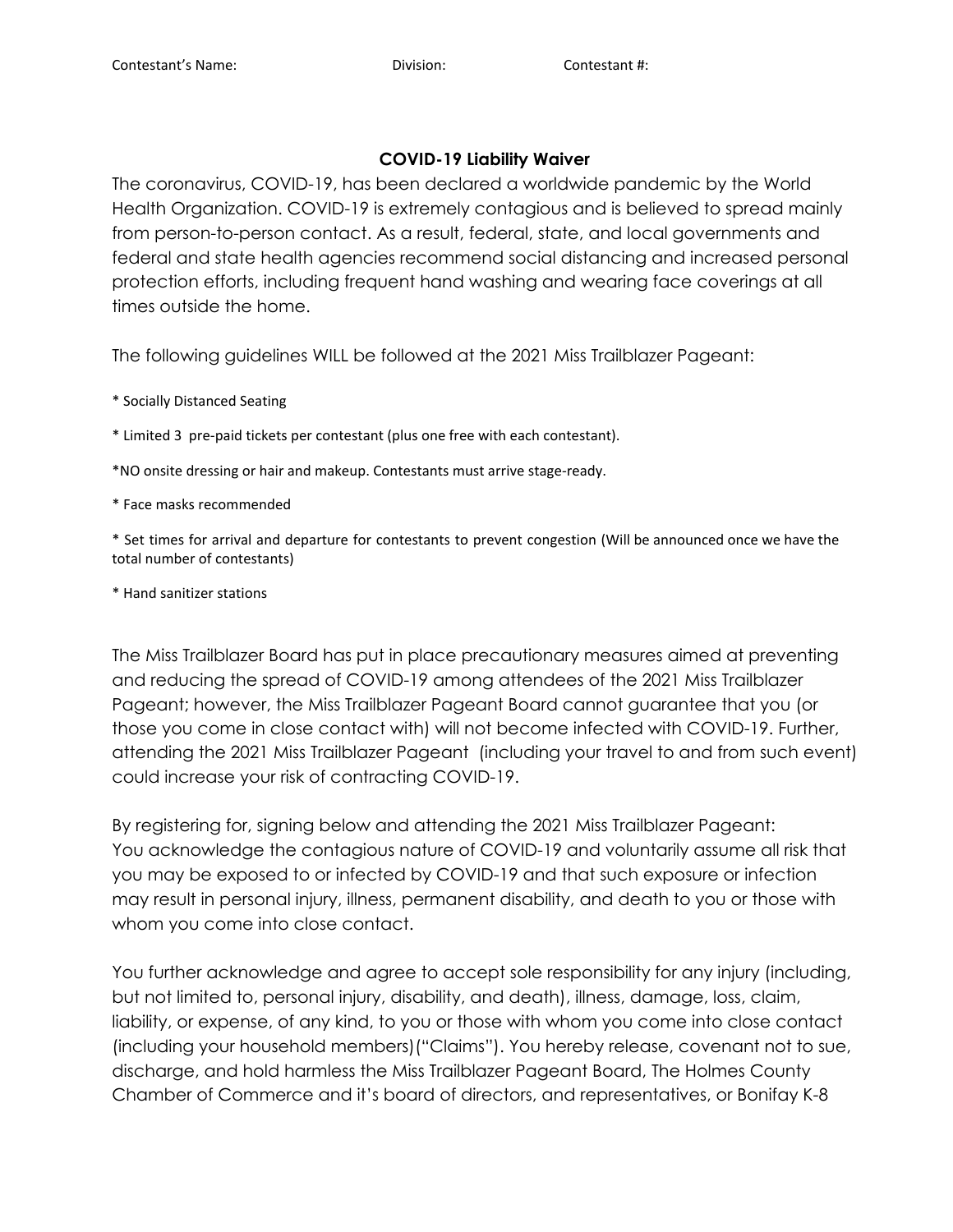School, of and from any Claims, including all liabilities, claims, actions, damages, costs or expenses of any kind arising out of or relating thereto.

You further understand and agree that this release includes any Claims based on actions, omissions, or negligence of the 2021 Miss Trailblazer Pageant Board, The Holmes County Chamber of Commerce or its board of directors, and representatives, whether a COVID-19 infection occurs before, during, or after participation in any Trailblazer event.

You agree to abide by posted rules, warning or instructions by the Trailblazer Pageant, the venue where the event is held and any government authority with respect to social distances, adherence to any dress code (including recommended face masks) and sanitation guidelines.

You further agree not to attend the event if you are diagnosed with or suspect that you may have been infected by COVID-19, and in the event you become ill or suspect you have been infected with COVID-19, you agree to immediately discontinue your participation in the event and alert the Miss Trailblazer Pageant via e-mail or telephone. If your contestant cannot attend because of COVID-19, NO refund will be given. Entry fee can transfer to the 2022 pageant, or be given as a donation to the Bonifay Police Department. Initial Here that you have read this above statement:

If you cannot agree to or accept the foregoing, DO NOT ATTEND THE Miss Trailblazer Pageant. Failure to agree to or abide by any of the foregoing may result in denial of entry or immediate expulsion from the event, in the Miss Trailblazer Pageant's sole discretion, in addition any and all remedies which may be available to the pageant in equity or at law.

Contestant's First and Last Name (PRINT):

Parent or Legal Guardian's Name (PRINT):

Contestants's First and Last Name (SIGNATURE): Date:

Parent or Legal Guardian's Name (SIGNATURE):